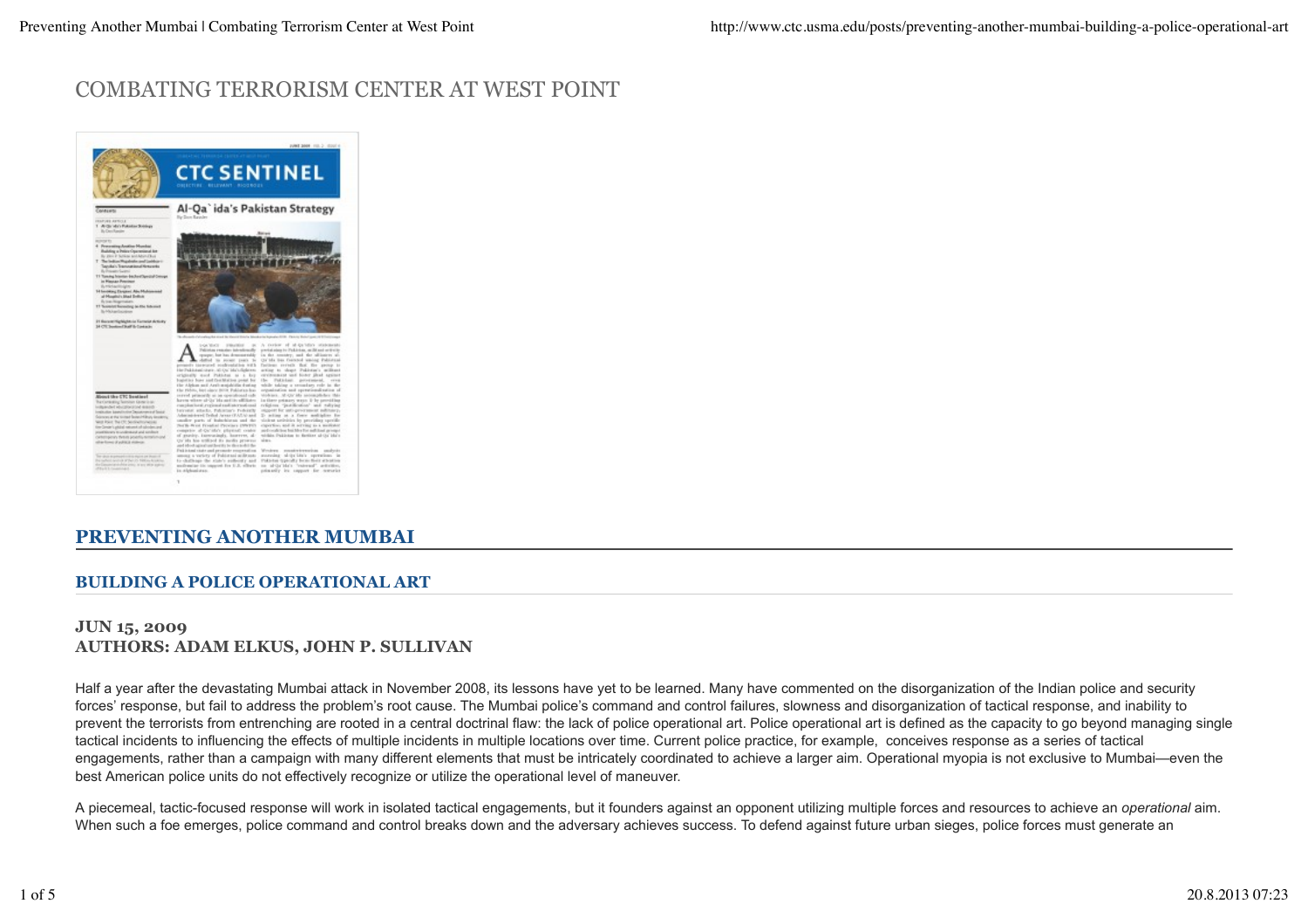operational—instead of purely tactical—response to paramilitary terrorism. This approach must integrate operational swarming, maneuver tactics, and real-time intelligence support across the entire urban operation or battlespace.

#### **A Modern Massacre**

Mumbai, like many modern "global cities," is a commercial and cultural megapolis rich with symbolic and "soft" targets. The complexity of the urban battlespace makes command and control difficult to maintain when defending against swarming attacks [1]. The *fidayin* (high-risk commandos) carrying out the Mumbai assault were willing to risk everything for the cause, and exercised enough security to hide their pre-operational planning.

The Mumbai attackers achieved high levels of mobility through tight coordination, synchronicity, and unit autonomy. This was enabled by real-time digital communications networked via handheld devices [2]. The terrorists also exploited a remote command and control node that provided a common operating picture [3]. Using these tools, the terrorists were able to greatly increase their mobility and lethality. In short, they "*swarmed"* [4]:

"The attack was sequential and highly mobile. Multiple teams attacked several locations at once—combining armed assaults, carjackings, drive-by shootings, prefabricated IEDs, targeted killings (policemen and selected foreigners), building takeovers, and barricade and hostage situations...By dispersing into separate teams and moving from target to target, the terrorists were able to sow confusion and create the impression of a greater number of attackers. The explosive devices that would go off after the terrorists departed heightened the confusion" [5].

The attackers arrived in Mumbai at multiple locations. After leaving Karachi on a Pakistani vessel, the terrorists hijacked an Indian trawler mid-route to Mumbai, adding a maritime piracy dimension to the attack [6]. Once the terrorists landed in Mumbai, they maintained the advantage of surprise and complicated the Indian police's response by attacking in several locations simultaneously. Attackers generated operational shock through the combination of heavy weapons and speed [7]. They were armed with Chinese assault rifles, MP-5 submachine guns, multiple hand grenades, and a host of improvised explosive devices [8]. Indian police were outgunned and unprepared to deal with the well-armed adversaries.

Another lethal element of the attack was "*pulsing."* In swarming theory, pulsing is when the attacking units change the point of attack, often rapidly. The Mumbai terrorists exploited the freedom of action generated by their operational maneuver to rapidly pulse in response to the situation's changing conditions. During the attack, assault elements repeatedly switched the point of engagement, further confusing police response.

Without an effective police response, attackers continued to rampage at will throughout the city until they settled into an entrenchment pattern and took hostages. The hostages were soon killed and police faced a daunting room-to-room fight, with the terrorists often moving through previously secured areas as police command and control weakened within the confines of the buildings. Police observers noted after the attack that they were intimately aware of the buildings' layouts, suggesting that the attackers intended to reach the buildings once their relative advantage had eroded to finish their assault with a Beslan-style siege.

The attack was not spontaneous—it took a high degree of preparation, training, and some reflexive control by superiors in the rear during combat. Precise planning may have started in mid-2007, and pre-operational reconnaissance was detected in February 2008 [9]. The attackers' preparation enabled the flexibility and mobility of the assault inherent in the their swarm-pulse approach [10].

Police failures during the Mumbai response can be characterized broadly as deficiencies in intelligence, prevention, command and control, and counterterrorism capability. When terrorist groups, nominally dispersed and hidden, wish to launch an attack, they slowly assemble a "kill chain" [11] that can be seen and targeted. Indications and warning missed the emergence of this "kill chain" due to gaps in coastal surveillance and processing of information [12]. Moreover, security at many of the chief targets such as the Oberoi Hotel was minimal at best. Yet while poor synthesis of intelligence and poor protection of "soft" targets created the opportunity for the attack, it was inadequate command and control and counterterrorism capability that allowed it to succeed.

Fire and emergency first responders were unable to contain the damage and operate effectively in combat conditions. There was no plan for dealing with the media, whose 24-hour coverage increased the chaos and allowed the attackers' handlers to give them real-time tactical intelligence and advice [13]. Hostage rescue response and tactical planning were not up to the task of fighting through the entrenchments terrorists created. Command, control, intelligence, surveillance, and reconnaissance were not integrated and provided in real time [14]. There was no immediate action to stop the attackers' momentum—and ordinary Indian police were simply unprepared to deal with the militants' operational shock. These problems arise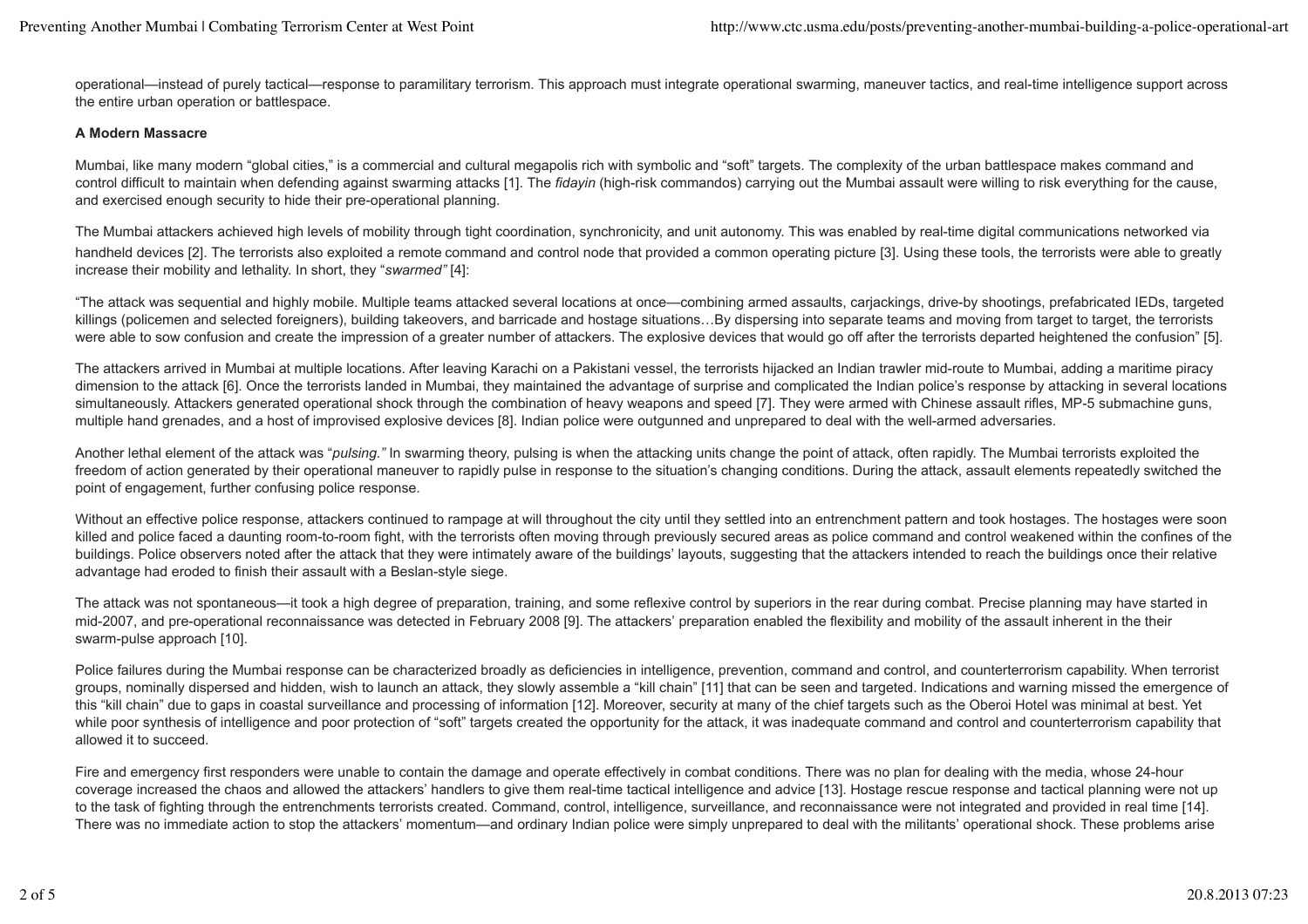from a lack of operational doctrine and capabilities and are not unique to the Indian police.

#### **Thinking About the Operational Level**

As British Lieutenant General Sir John Kisely noted in the *Royal United Services Journal*, the operational level refers to the theater level of engagement where campaigns and major operations are used to accomplish strategic objectives. While campaigns consist of battles, operational victory is not an accumulation of tactical victories; rather, operational art is defined as "the skillful orchestration of military resources and activities" [15]. Operational art is the meeting point between the strategic accomplishment of grand objectives and the tactical winning of battles.

Current U.S. police practice and informal doctrine concerns itself with tactics. Police drill endlessly for tactical response with Special Weapons and Tactics (SWAT) units, and programs for specialized emergency responder mobilization and "active shooter" response are becoming more common. The problem, however, is that few law enforcement agencies and police tacticians consider the "operational dimension of maneuver" involved in complex responses, instead focusing on excellence in tactical operations.

Police often operate in limited time and space, responding reactively to "calls" for service. This results in an organizational framework built from the bottom up that is tailored from tactical engagements. The bulk of routine police activity is also focused on a "beat" or neighborhood, which results in an emphasis on a much smaller scale than a traditional theater of war.

Large operations, especially those involving an opposing force with multiple fronts and points of contact, require sophisticated coordination, harnessing of police and civil resources, real time intelligence support, and excellent command and control. Operational planning is necessary to delegate objectives to subordinates, deal with the fog and friction generated in conflict, and react to the adversary's plan in its entirety instead of simply responding tactically without an overall common operating picture or concept of operations.

Translating operational thought to police operations is difficult, but it can be accomplished. In traditional military thought, the operational level primarily concerns itself with the winning of campaigns. The operational commander uses individual battles and maneuver to implement the strategic objective. Obviously, many routine police operations occur on a much smaller scale than a traditional military campaign. A raid, for example, constitutes a police "battle," something that would barely rise to the level of a skirmish in a traditional force-and-force maneuver warfare campaign.

The operational level for Los Angeles County, for example, is the usage of police forces in a combination of operational-level strategies for accomplishing a strategic aim such as community policing, tactical urban response, and countergang raids. Intelligence Preparation for Operations (IPO) is the primary tool for creating operational plans for usage of police and paramilitary forces in urban environments. IPO helps not only properly define the parameters of the operational space, but creates courses of action (COA) for combined response from different types of security forces [16]. Like its military analog Intelligence Preparation of the Battlespace (IPB), IPO systematically identifies all elements of the operational space and creates COA for forces in the field. Most importantly, IPO stresses a holistic "geosocial" approach to building operational plans.

The concept of "full spectrum policing" is also important to create the tactical and operational capability for police response. Full spectrum policing units have the ability to transition between traditional policing tasks such as community policing, investigations, countergang operations, and "high-intensity" tasks such as riot control, counterterrorism, and counterinsurgency. In Europe and Israel, gendarme-type units and "formed" paramilitary policing units are capable of carrying out full-spectrum policing and frequently deploy abroad in peacekeeping missions [17].

Lastly, real-time intelligence support in the operational space, especially in the midst of a chaotic battle such as the Mumbai incident, is needed to coordinate police response. This can be accomplished through the use of command and control visualization technologies and a competent command staff monitoring the engagement.

#### **Operational Art and Tactics**

When translated to the tactical realm, police operational art is distilled into active shooter response and swarming. Modern urban terrorists thrive on the unimpeded use of kinetic energy to drive force. Police must immediately act to fix the attackers in place and halt their momentum. Once stalled, terrorists are disrupted and vulnerable to well-equipped reinforcements that can arrive and neutralize the threat. Non-tactical units must form active shooter response teams and quickly counterattack the terrorists' lead assault elements.

Opposing forces' lines of operations are thin, dispersed, and will not hold up once their movement has ceased. The very qualities that enable criminal-terrorist operational swarming to be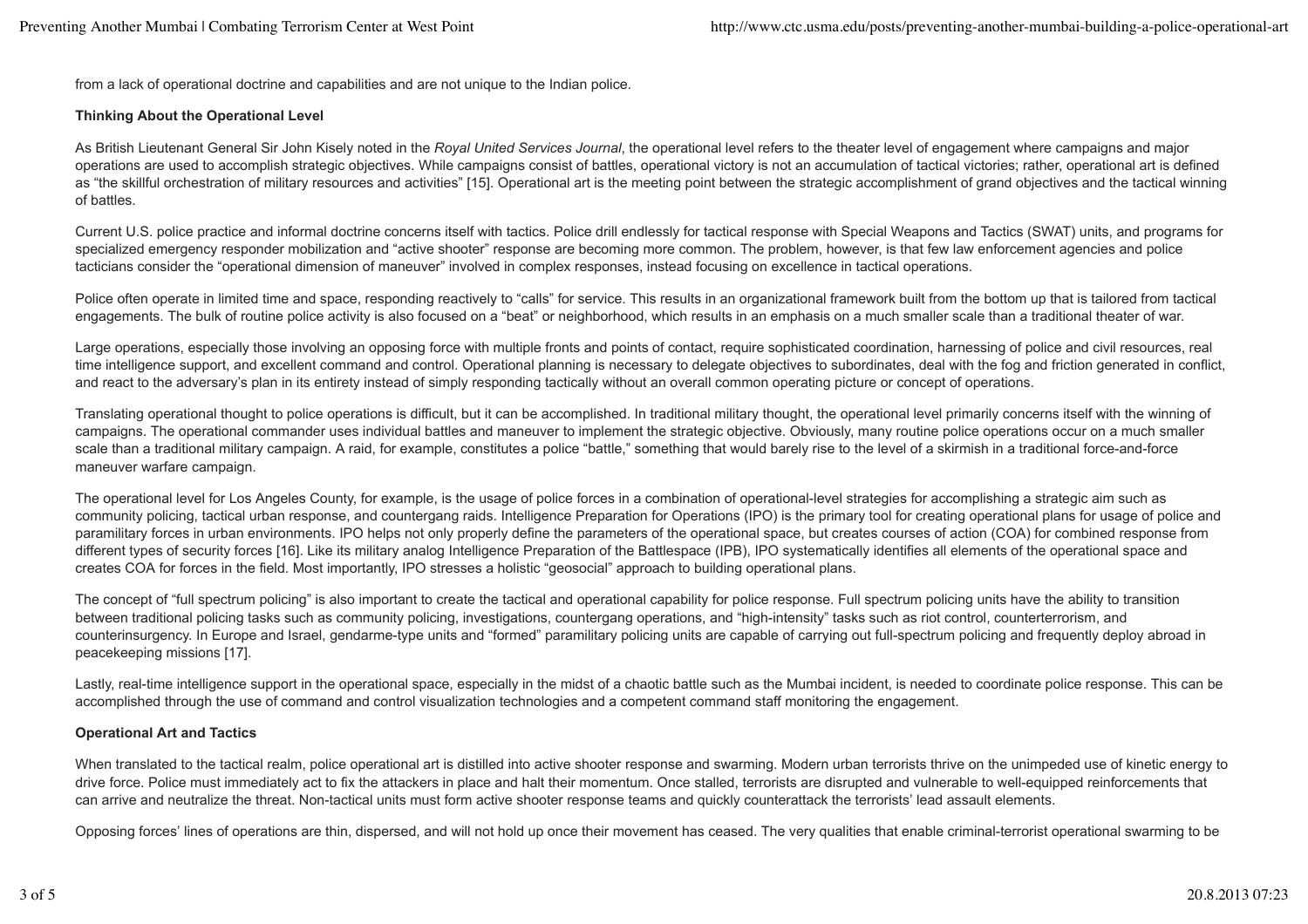successful present an inherent weakness that can be exploited by police and military forces. Once fixed in time and place they can be captured or neutralized with the successful and surgical usage of special operations forces, SWAT teams, or hostage rescue-level tactical response forces.

To conceptualize what is required for such operational fixing, one can examine Sun Tzu's concept of the "ordinary" and "extraordinary force." An "ordinary" force holds the adversary in place while the "extraordinary" force loops around to assault them at the weak point [18]. Transposed to an urban setting, the "ordinary" forces are "full spectrum" patrol units capable of standing up to operational shock. Ordinary police must fix the threat in place. Otherwise, command and control fragments, public panic ensues, the enemy maintains and enhances his relative advantage, and deaths accumulate.

The "extraordinary" force will require the creation of more regional high-quality SWAT units capable of deploying at a moment's notice. If and when another Mumbai or Beslan attack happens, local police cannot afford to wait for a national tactical team to activate and deploy. In fact, one of the key problems of the Mumbai response was the long deployment time of high-quality special operations forces into the urban conflict zone. The "extraordinary" force, however, does not inherently have to be a designated tactical team, as the purpose is merely to neutralize the terrorist group fixed in place by the "ordinary" force. This can be achieved with well-trained local police prepared to form into flexible immediate action, rapid deployment teams built from "beat" patrol officers, as well as local SWAT teams.

Swarming is also an integral part of police response. Since building mass in urban environments is extremely difficult, slows down response, and makes police vulnerable, small teams must quickly move through the city in a semi-autonomous manner to reach the zone of engagement and fix the adversary or engage criminals. In urban counterterrorism or counterinsurgency, this will require real-time distributed situational awareness and active intelligence support.

Streets, roads, subways, and other access roads that police know intimately can be used to rapidly swarm adversaries. Police forces should practice mobilization, especially along alternate routes that could be used in case of a disruption of traffic during an urban assault. The key to tactical success is refusing to move along traditional lines of urban maneuver and utilizing the various lines of the city to fix and destroy urban assailants spread around dispersed lines of operations.

#### **Conclusion**

The Mumbai attack was essentially a virtual urban siege. It combined swarming and pulsing with tactical urban sieges to generate mass casualties to further the terrorists' strategic goals and message. In their adept blend of these tactical approaches, they were able to dominate the urban operational space. Police response was compromised by its inability to rapidly adapt to the swarm and follow-on pulses and sieges. Most importantly, the attack demonstrates the need to develop operational art as a key component of "full spectrum" police practice that addresses the full range of crime control and public order issues facing contemporary cities and their public spaces.

The contemporary police service—in Mumbai and elsewhere—lacks the doctrinal foundation to recognize and exploit the operational level of maneuver. Operational art needs to be fully developed within police practice, a necessary step toward developing police doctrine for addressing terrorism and high intensity crime. Mumbai is neither the first nor the last paramilitary urban siege in a "global" city [19]. Paramilitary terrorism and urban siege in major cities is more likely to occur than the use of weapons of mass destruction, and if tactical excellence continues to be confused with operational virtuosity, another tragedy is inevitable.

John P. Sullivan is a career police officer. He currently serves as a lieutenant with the Los Angeles Sheriff's Department where he is assigned to the Emergency Operations Bureau. He is *also a Senior Research Fellow at the Center for Advanced Studies on Terrorism (CAST). His research focuses on counterinsurgency, intelligence, terrorism, transnational gangs, and urban operations. He is co-editor of* Countering Terrorism and WMD: Creating a Global Counter-Terrorism Network *(Routledge, 2006).*

Adam Elkus is an analyst specializing in foreign policy and security. He is currently Associate Editor at Red Team Journal. His articles have been published in Red Team Journal, Small Wars Journal *and other publications. Mr. Elkus blogs at Rethinking Security, Dreaming 5GW, and the Huffington Post. He is currently a contributor to the Center for Threat Awareness' ThreatsWatch project.*

#### Notes

[1] The authors elaborated on the urban operations or battlespace in an earlier paper published in Small Wars Journal. See John P. Sullivan and Adam Elkus, "Postcard from Mumbai: Modern Urban Siege," Small Wars Journal, February 18, 2009.